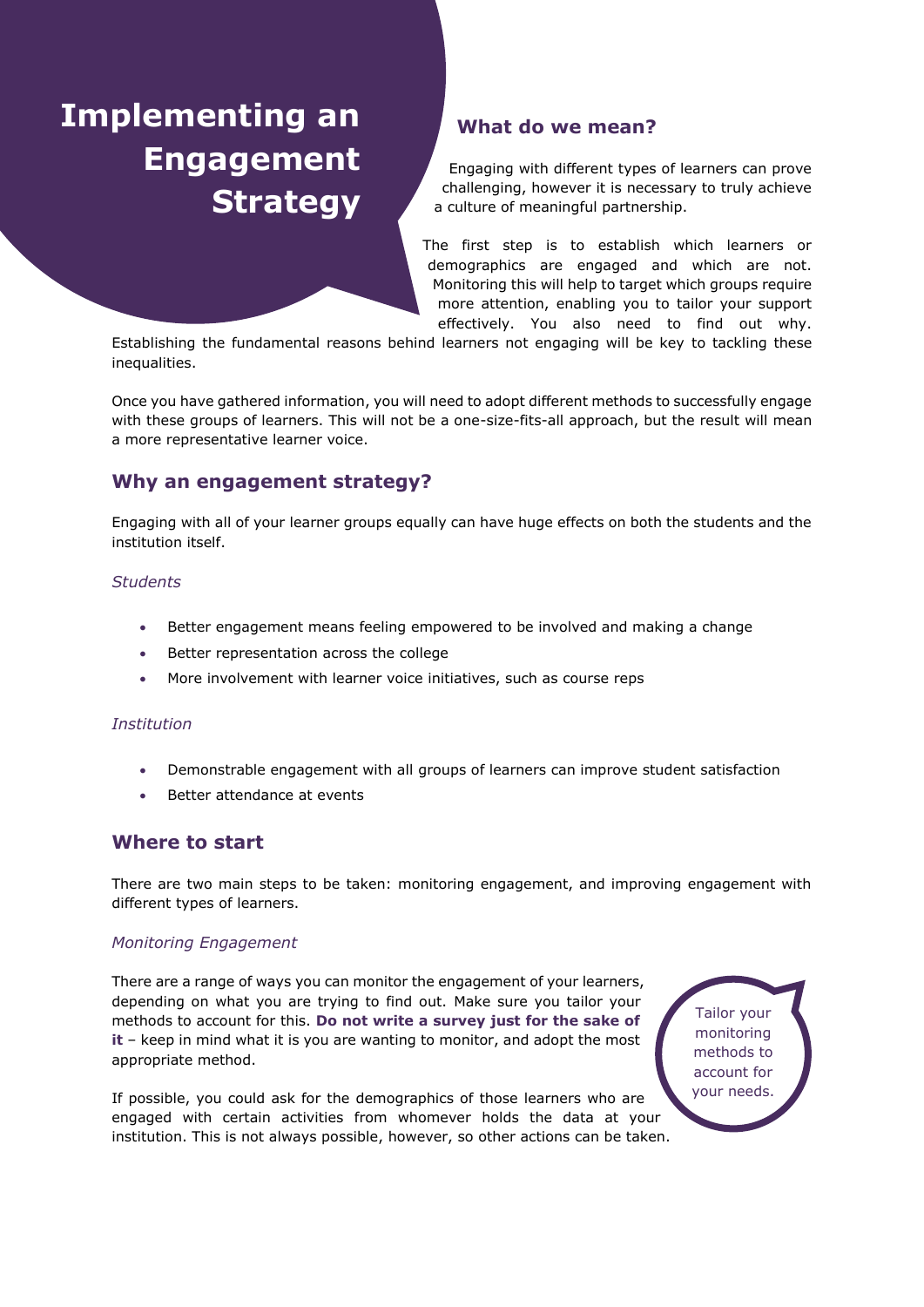Surveys are one way of trying to monitor engagement, however you might find that even engagement with the survey is skewed, therefore creating data which is not truly representative. It depends on how you conduct your survey, and what you are trying to find out. Surveys are effective in collecting data on the numbers of learners involved with activities (if it cannot be ascertained any other way, such as registers or sign-up data), but also in establishing the reasoning behind a lack of engagement. They can be used to target specific audiences, or they can be rolled out to the entire student body. Decide what it is you want to research, and work back from there.

Focus groups are also a good way of monitoring engagement, as long as you have attendance from a diverse range of learners. This in itself may prove to be a challenge, but even the attendance can prove to be a good indicator of overall engagement.

**The key to an effective focus group is to make sure it has a clear and defined purpose.** Having learners in the room is a very valuable resource and can usually provide more detailed insight into the barriers to engagement than a simple survey, so utilise the time well. Have questions prepared which should help you get to the bottom of why some learners are engaged and others are not, or to find out what activities and initiatives might help to improve engagement.

Once you have conducted your research into engagement and established the areas for improvement, it is time to adopt a strategy to help tackle these.

#### *Engagement Strategy*

What works for one group of learners will not necessarily work for everyone.

In order to successfully engage with all of your learners, from part-time and mature students, apprentices and ACLs, to BME and international students, you will need to adopt different methods. What works for one group will not necessarily work for everyone. It is easy to fall into the trap of only catering for the 'average learner' and forgetting about the true diversity of the student body.

**Engaging with these groups can prove challenging, but that does not mean they should be ignored.** It is simply about finding the method that works for your institution. Below are a few suggestions from other

colleges and universities. Try to use these to inspire your own solutions – and let us know how they worked!

#### Grŵp Llandrillo Menai – apprentices and HE learners

At GLLM, they have ensured that access to surveys that are conducted with learners are made available on mobiles for their apprentices. This makes it easier for them to participate. Assessors are also asked to pass on relevant notices and information to apprentices on their visits. This simple adjustment means apprentices are given more opportunities to get involved and engage with the college and its activities.

Do not fall into the trap of only catering for the 'average learner'.

There are also taster days such as 'Looking forward to HE' days for learners returning to HE study. These are important first engagements with this group, promoting their role within the institution.

#### Adult Learning Wales – overall engagement

Adult Learning Wales has been trialing a number of new initiatives to improve learner involvement. These include sending learners forms asking, "Are there any issues?" – a proactive approach to capturing learner concerns or dissatisfaction, that will also serve to encourage less confident learners to feedback.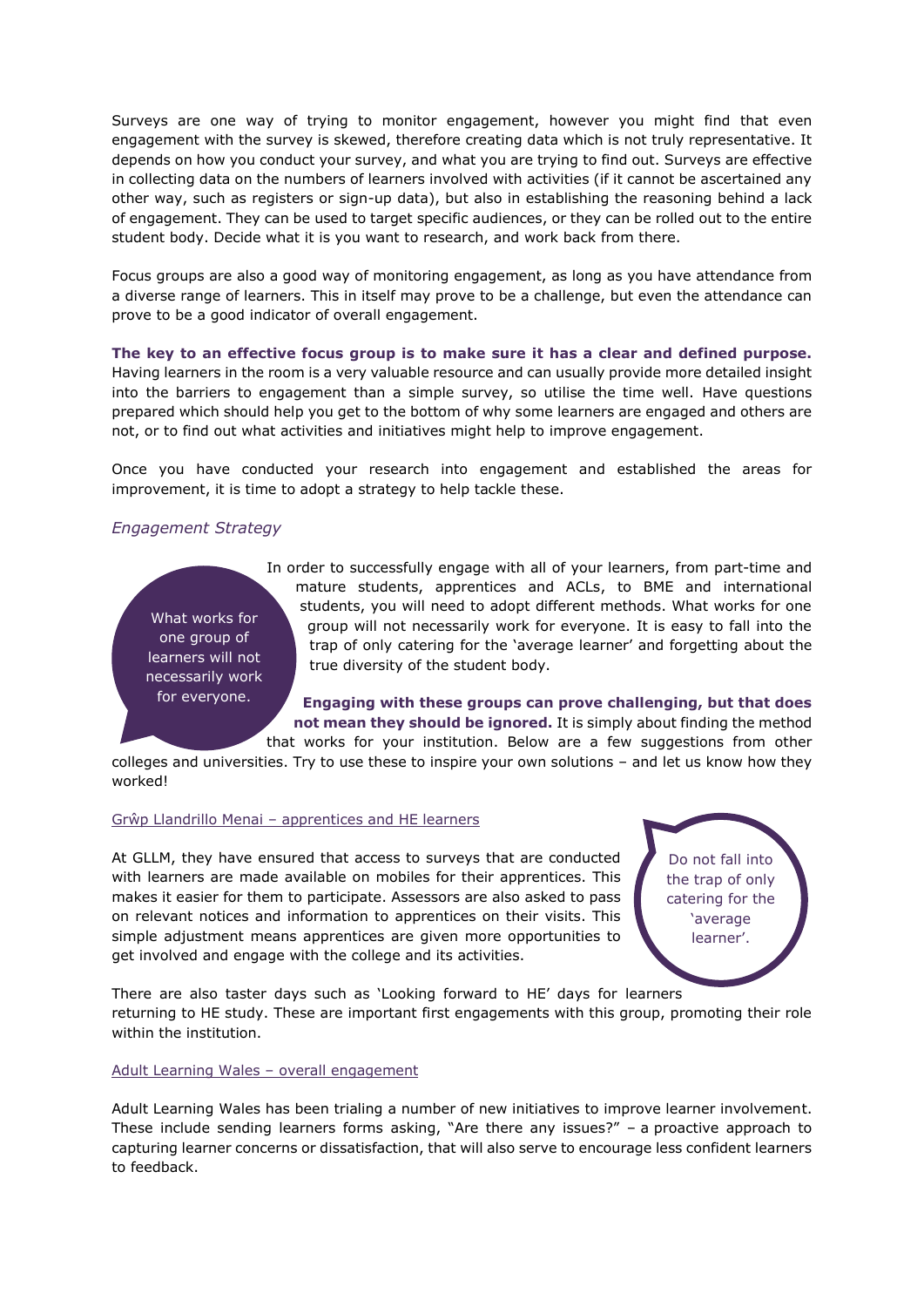Another trial taking place is the 'My Learning Journey' scheme, designed to capture soft skills and progress made, which is a good way of monitoring the impact education is having on individual learners and can be used to build learner confidence.

#### University of Manchester Students' Union – distance learners

At Manchester, there are a number of off-campus students, so steps were taken to engage with them in particular. The first was to work in partnership with the University to create a new staff position – the Off-Campus Students' Project Coordinator. This member leads on work to engage with distance learners.

Initiatives they have taken on board include:

- Hosting social, welcome and support activities.
- Supporting an active Society (meet and greets, quizzes, meals, etc).
- Day Tripper projects local students act as a guide for students who aren't familiar with the city, accompanying them to events such as low league football matches and community fairs.
- Campaigning for cheaper transport fares for students commuting to campus.

Although these may not apply directly to learners at colleges who do not tend to live on campus, some of these ideas can be applied in other ways. For example, having active societies is an effective way of helping to increase engagement with learners. The Day Tripper project could also be changed slightly to allow second year learners help to welcome in new students.

#### Gower College Swansea – ILS

At Gower College, tutors on work-placement and ILS courses are specifically targeted in order to advertise the student council and other opportunities to participate to these currently underrepresented groups. This is again a very simple step to take to try and offer opportunities to all learners equally.

#### General Tips

Here are some more general tips that you can apply to all learner types.

- **Give your learners choice.** Recruit a large number of learners to a panel, and give them the option to opt in to particular methods of engagement (e.g. surveys, online focus groups, telephone interviews, usability testing). Learners who have opted in (to online focus groups, for example) are then contacted each time a focus group is planned, asking if they would like to participate. This method allows learners to participate in activities that suit their preferences and availability.
- A **centralised student feedback team** means learners can direct all their comments or concerns to one place, and a staff member then direct these to the relevant departments for a response and/or follow-up action. Comments can also be submitted anonymously, which stops lack of confidence from being a barrier.
- In successfully engaging one group of learners, **do not forget about any other minorities within your institution**. Your long-term aim should be to engage with a range of student groups, not just one.
- **Remember that engagement is continuous.** Do not conduct one survey one year and think that the results will last a lifetime. It is important to always reassess your engagement strategy so that it continues to benefit learners over the course of the term, year, and beyond.